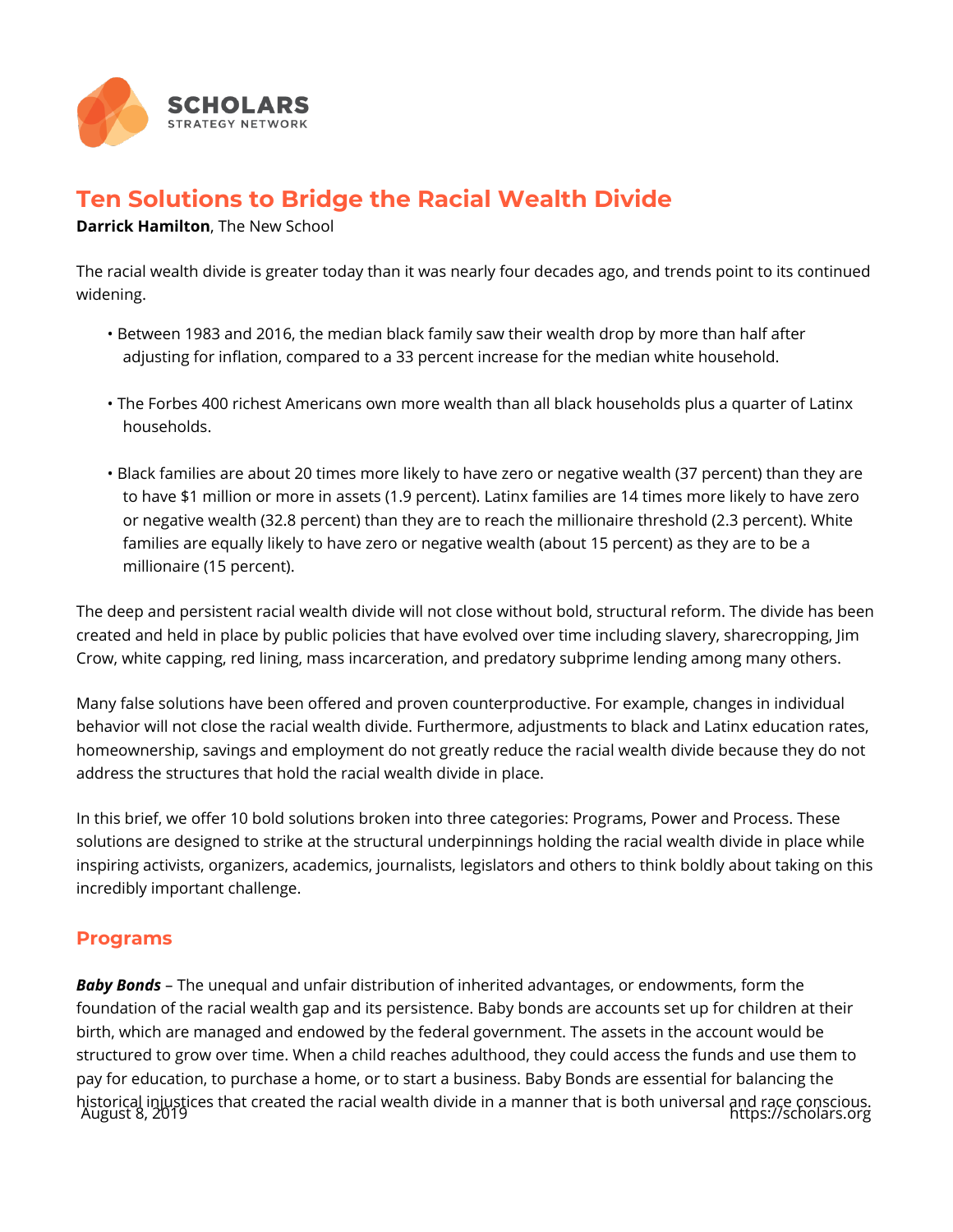One recent study shows that a baby bond program has the potential to reduce the current black-white wealth gap by more than tenfold. Another study shows that had a baby bond program been initiated 40 years ago, the Latinx-white wealth divide would be closed by now and the black-white wealth divide would have shrunk by 82 percent.

*Guaranteed Employment and a Significantly Higher Minimum Wage* – Black and Latinx workers are twice as likely as white workers to be among the "working poor," meaning they have a job that doesn't pay enough to cover basic living expenses. The current federal minimum wage is lower than the cost of living in every city in the country. Moreover, at every education level, blacks are twice as likely to be unemployed compared to their similarly educated white peers. Bridging the racial wealth divide requires more than just "more jobs;" it demands good jobs that pay a living wage for everyone who is able to work. A federal job guarantee would provide universal job coverage for all adult Americans and eliminate involuntary unemployment. It would offer existing workers a viable alternative to jobs with low wages, inadequate benefits, and undesirable working conditions. Moreover, the work would be used to create and improve our nation's physical and human public infrastructure. We recognize that income and wealth are conceptually different, and that the racial wealth divide persists through the income distribution. Nonetheless, the income from a federal job guarantee will limit the racially disproportionate exposure to predatory finance practices (e.g. wealth stripping debt traps) resulting from inadequate income, unemployment, and income volatility.

*Invest in Affordable Housing* – Affordable housing remains out of reach for millions of families. A comprehensive approach like the "American Housing and Economic Mobility Act" is needed to ameliorate historical injustices in housing and to address the current crisis. Perhaps the most direct way the bill works to reduce the racial wealth divide is by including a provision that provides down payment assistance to first-time homebuyers living in formerly redlined or officially segregated areas. Three out of four neighborhoods that were redlined are still low income, showing the long-term effect of this policy on cities. Safeguards would need to be considered to prevent unintended recipients from gaming the policy to receive a subsidy, which would hasten the displacement of intended recipients via gentrification.

*Medicare for All* – People of color accounted for more than half of the total 32 million non-elderly uninsured in 2016. Poor access to health care and poor health outcomes are inextricably tied to race in the United States. The privatized U.S. healthcare system continues to leave behind millions of families, despite progress made by the Affordable Care Act. This deeply unfair and immoral system leaves low-income and low-wealth people to choose between forgoing the care they need and financial ruin. The number one cause of bankruptcy in the United States is illness. Medicare for All would remove the burden and stigma associated with finances at the point of the delivery of medical care. Medicare for All would guarantee high quality healthcare as a human right, not a privilege.

*Postal Banking* – The number of unbanked families remains stubbornly high in this country. The FDIC reports that about 10 million American families lack bank accounts. Predatory financial services targeting low-wealth, unbanked families thrive due to the lack of competition from a public banking option. People of color are particularly vulnerable to being unbanked, as are rural populations, the very young and the elderly. The postal service is uniquely positioned to provide essential financial services to these families including short term, lowlevel loans to address income volatility.

## **Power**